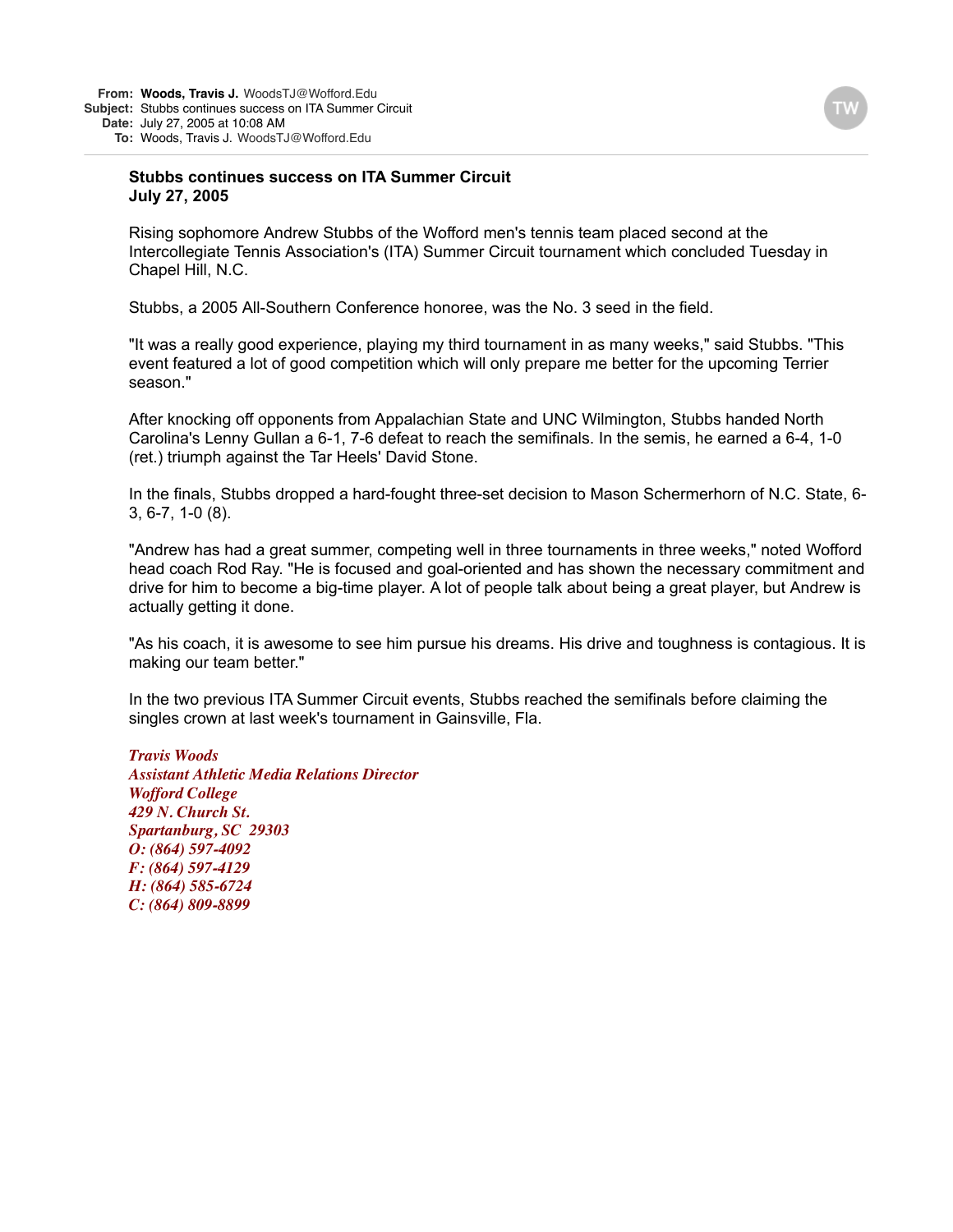Volleyball player Rhea DeJesus, cross country runner Katie Isbell and football player Davy Olmsted are representing Wofford at this weekend's SoCon Student-Athlete Leadership Institute in Black Mountain, N.C.

DeJesus is participating for the second straight year.

The student-athletes are brought to this intensive, culturally enriching program in an effort to afford them the opportunity to become campus leaders as well as role models. They are guided through a program that will teach them about day-to-day issues faced by studentathletes in the conference. They will also be treated to a chat with SoCon administrators in which they will be able to have their voice heard and ask questions.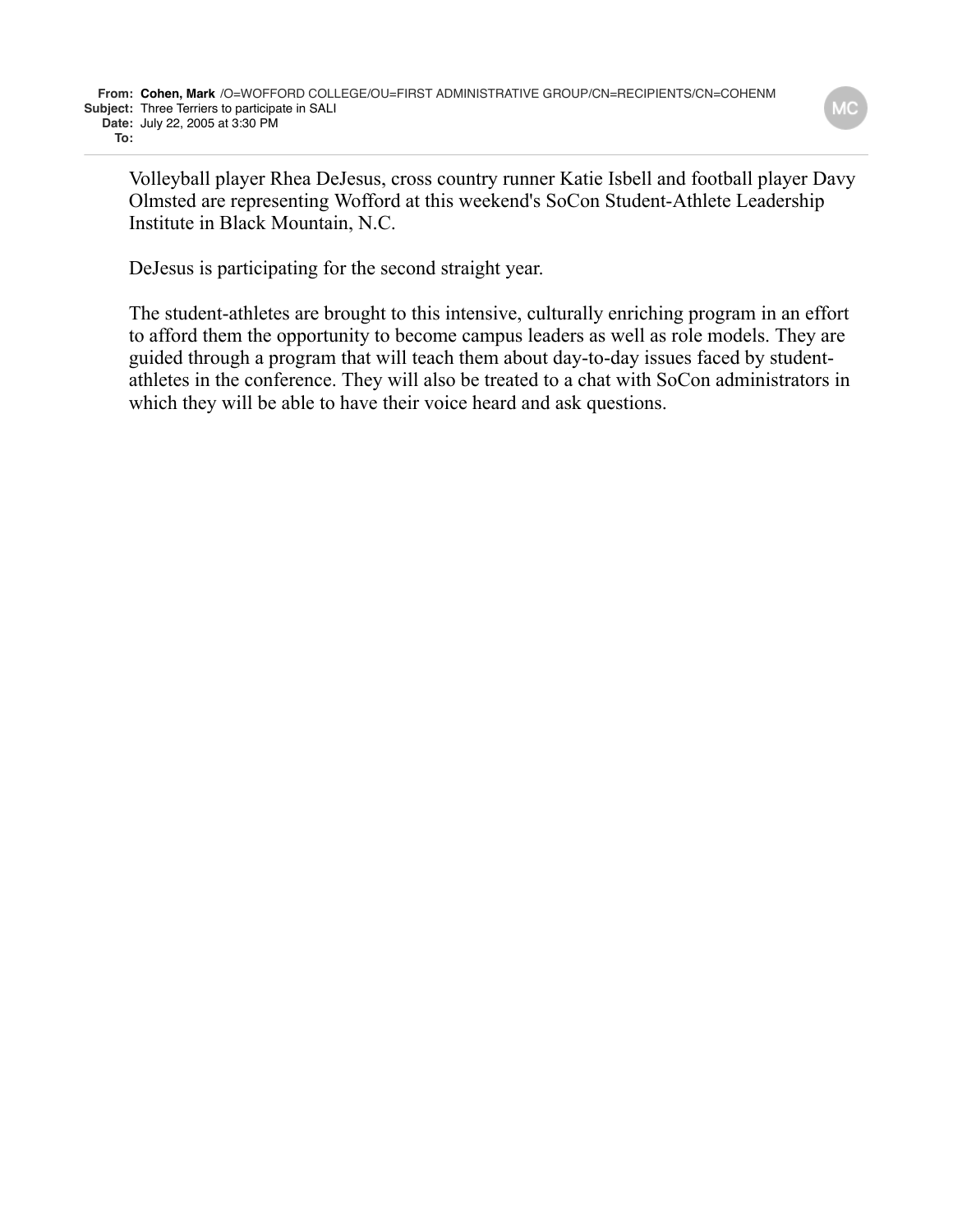**From: Cohen, Mark** /O=WOFFORD COLLEGE/OU=FIRST ADMINISTRATIVE GROUP/CN=RECIPIENTS/CN=COHENM **Subject:** Wofford announces 2005 Athletic Hall of Fame class

**Date:** July 18, 2005 at 2:29 PM

**To:** Stone, R. Phillip StoneRP@Wofford.Edu

| $\overline{?}$           | Wofford announces 2005 Athletic Hall of Fame class                                                                                                                                                                                                                          |
|--------------------------|-----------------------------------------------------------------------------------------------------------------------------------------------------------------------------------------------------------------------------------------------------------------------------|
| $\sqrt{2}$               | Jul<br>Former Wofford basketball standouts Stephon Blanding '90 and B<br>$\overline{2}$<br>Jackson '94, as well as All-America golfer Darrell Brown '86, have                                                                                                               |
|                          | selected by a committee of the Terrier Club Board of Directors as the 2005 inductees into the<br>College Athletic Hall of Fame.                                                                                                                                             |
| $\mathbf{R}$             | Gordon Orr is this year's Honorary Letterman while Cleveland Harley '50 is the Distinguished<br>Award recipient.                                                                                                                                                            |
| $\mathbf{R}$             | Induction ceremonies will take place Sept. 17, prior to the Wofford football team's 7 p.m. hom<br>versus Georgia Southern.                                                                                                                                                  |
| $\lceil$ ?<br>$\lceil$ ? | The Hall of Fame recognizes "those former athletes and coaches who, by outstanding athletic<br>achievements and service, have made lasting and significant contributions to the cause of spi<br>Wofford College, the Spartanburg community, South Carolina and the nation." |
| $\vert$ ?                | Blanding places 12th on Wofford's career scoring list with 1,454 points. He was a four-year st<br>three-year team captain.                                                                                                                                                  |
|                          | A native of Sumter, S.C., Blanding ranked fourth nationally in Division II when<br>averaged 13.1 rebounds as a junior in the 1988-89 campaign. He led Wofford                                                                                                               |

aged 13.1 rebounds as a junior in the 1988-89 campaign. He l rebounding and field-goal percentage as a sophomore. Blanding was named the NAIA Distric Player of the Week after averaging 27.3 points and 11.6 rebounds in leading the Terriers to a record.

Blanding averaged a team-best 10.9 rebounds while scoring at a 12.1 clip his freshman year. topped the Terriers that season in blocked shots (38), field-goal percentage (61.0) and free-th percentage (76.3).

Blanding closed his Wofford athletic career as a defensive end for the football team in the 199 helping lead the Terriers to the NCAA Division II playoffs.

Brown was a two-time NAIA All-America and a three-time participant in the NAIA National Championships, placing fifth as a sophomore and third his senior year. The Woodruff, S.C., native was the 1985 and 1986 NAIA District 6 Medalist. He helped lead Wofford to the 1986 District 6 title.



Jackson is the Wofford women's basketball career rebounding leader (1,076) 5 all-time scorer (1,537 points). She's the lone Wofford player to reach the 1 in both career points and rebounds. No other Terrier women's player has 1,000 boards. Jacks ranks second in career steals (237).

A native of Abbeville, S.C., Jackson tied the Wofford single-game rebounding record with 20  $\epsilon$ Newberry (Jan. 8, 1992). Her career rebounding average of 10.3 is nearly a full board better t next closest player (Wofford Hall of Fame member Meg Hunt, 9.4, 1980-84). Jackson posted the top five single-season rebounding averages in Terrier history.

Jackson ranks fifth in career scoring average at 14.8 points, including a career-best 16.4 her year when she helped lead Wofford to the 1994 NCAA Division II Tournament. The Terriers had record in her four years on campus.

The Honorary Letterman Award recognizes those non-lettermen who through their dedicated and loyal support have been instrumental in the growth and development of Wofford's athletic

Orr is a fixture at Terrier home athletic events with his Carolina Trader line of Wofford apparel. Proceeds from each sale are earmarked for the Terrier Club. Over \$100,000 has been raised scholarship support for Wofford student-athletes through Orr.

Also a 1989 Honorary Letterman, Harley is just the second individual to receive both special a from the Wofford Athletic Hall of Fame. He has been an enthusiastic volunteer and generous of Wofford for over 50 years.

In 1946, Harley was one of the founding members of the Terrier Club. He served the longest t any Terrier Club president when he held office from 1962-70.

Harley and his wife, Curtis, created the Cleveland S. and Curtis R. Harley Endowed Scholarship Fund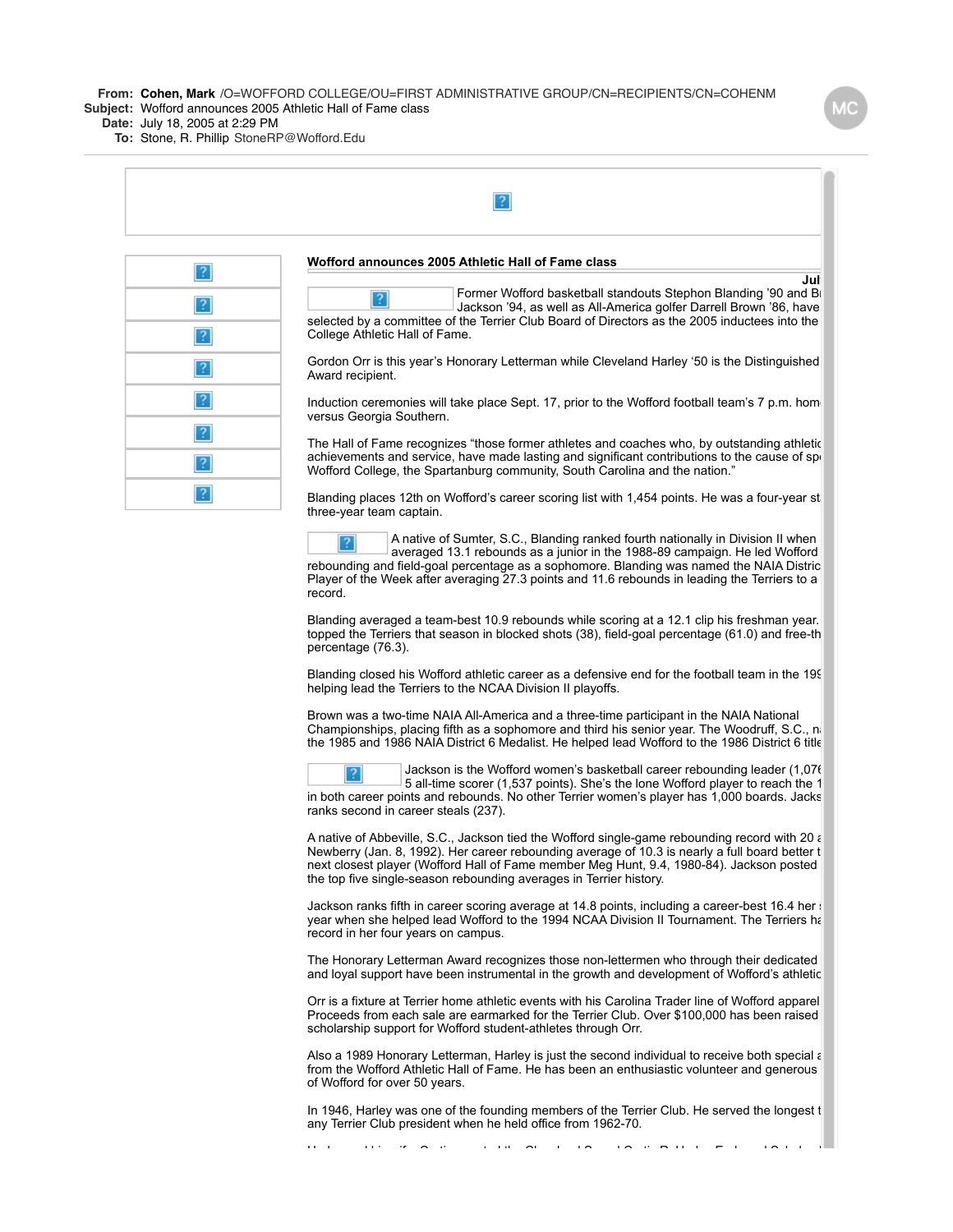| in 1997.                                            | Harley and his wife, Curtis, created the Cleveland S. and Curtis R. Harley Endowed Scholars |
|-----------------------------------------------------|---------------------------------------------------------------------------------------------|
|                                                     | 429 North Church Street, Spartanburg, SC 29303<br>$(864)$ 597-4090 athletics@wofford.edu    |
| Llndate Brefile Ll Incubecribe L Confirm L Complain |                                                                                             |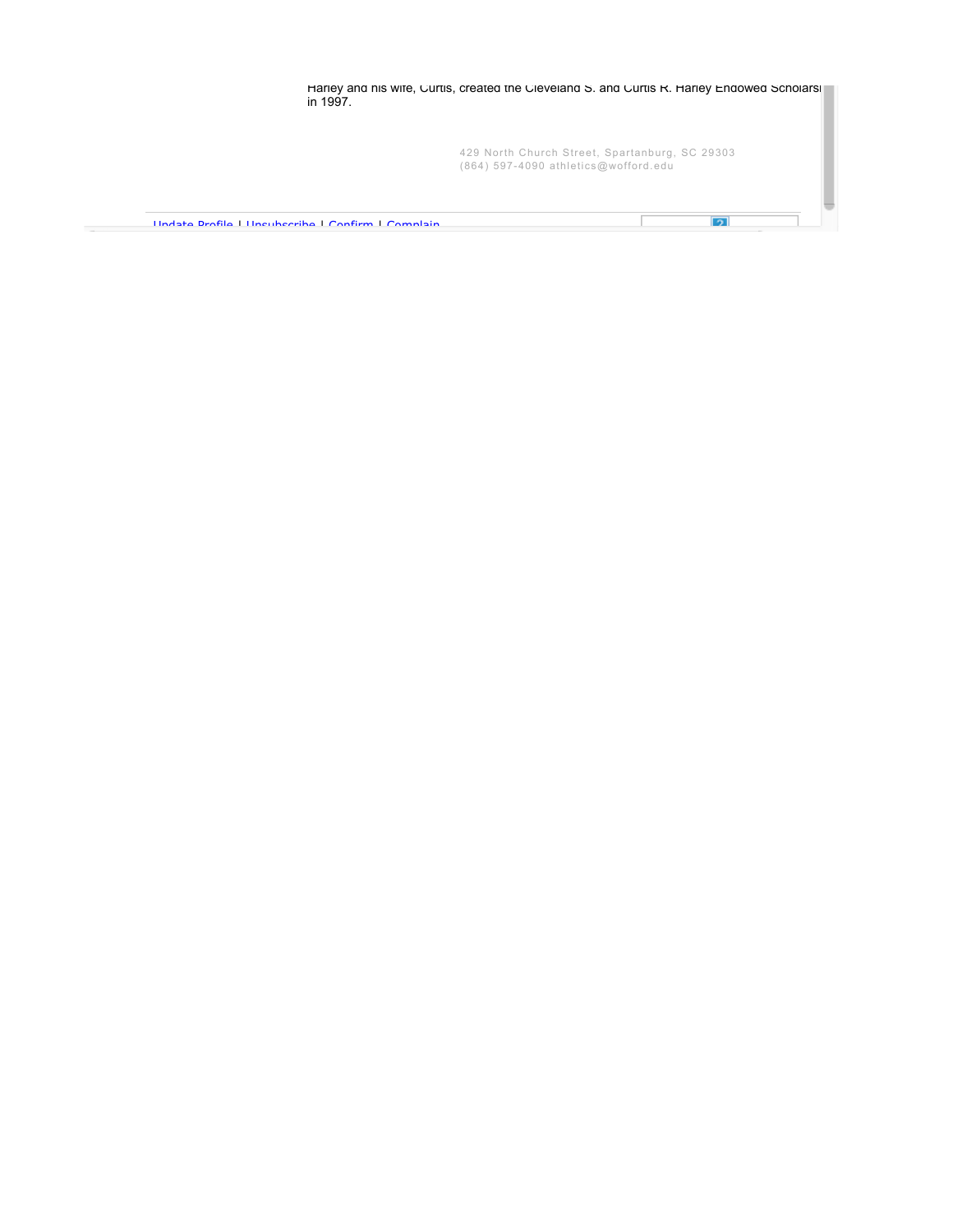As part of his "Inside the NFL" column posted online, **SL** com's Peter King ranks Wofford as the fifth-best NFL training camp location.

Wofford has been the summer home of the Carolina Panthers since their inaugural season in 1995. Panther owner and founder Jerry Richardson is a 1959 Wofford graduate and a former All-America wide receiver for the Terriers.

King has traveled to NFL training camps nationwide since 1988. He had the following to say about the Panthers' location at Wofford:

5. Panthers (Wofford College, Spartanburg, S.C.): Close call. Wofford barely nips the Bills' home (St. John Fisher College in suburban Rochester, N.Y.) and Seahawks' site (Eastern Washington in Spokane, Wash.) because of the proximity to the players. There might be 500 or 600 fans at weekday morning practices, and before and after each session, depending on which of three practice pitches Carolina's using that day, the players walk along a roped path, at least 75 yards long, to the field. Shake the hands. Meet the players. Fans are no farther than 10 or 15 yards from the sidelines during practice, and if the workout is in Wofford's refurbished stadium, the seats are close. Wherever you are, you can clearly hear coaches coaching. After practice, five kids are picked out to be Panther Pals, and they team with a player to carry helmet and shoulder pads back to the locker room -- and to spend 10 minutes with the player. If you head to the student union to buy a T-shirt or bottle of water between practices, you'll see them all. Bottom line: If you're a 10-year-old kid with a fancrush on Jake Delhomme, chances are you'll meet him before the day's out.

The Panthers' 11th training camp at Wofford begins July 29 when players report to campus.